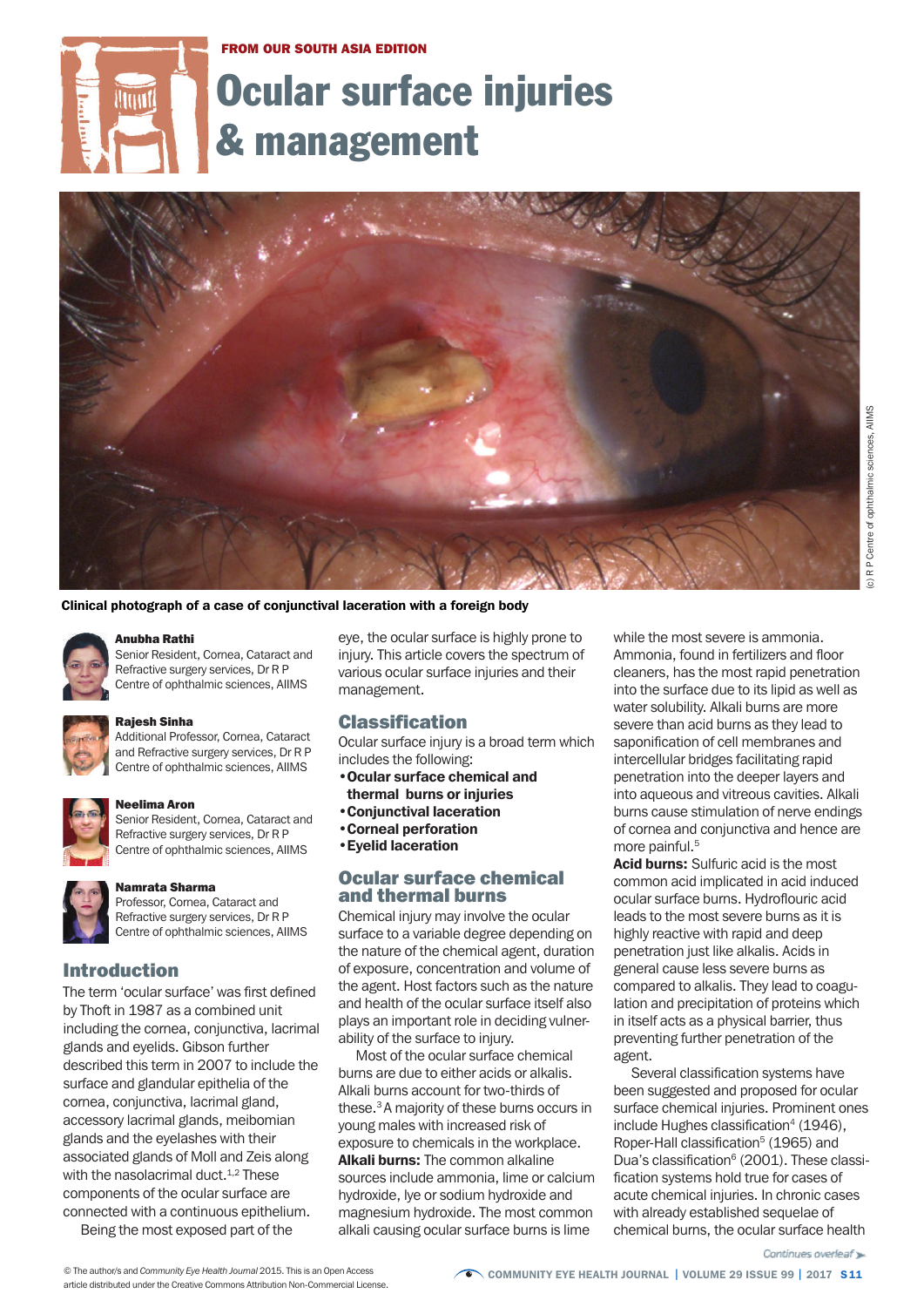| <b>Grade</b> | <b>Prognosis</b> | <b>Cornea</b>                                                    | <b>Conjunctiva/limbus</b>           |
|--------------|------------------|------------------------------------------------------------------|-------------------------------------|
|              | Good             | Corneal epithelial<br>damage                                     | No limbal ischemia                  |
| Ш            | Good             | Corneal haze, iris<br>details visible                            | $1/2$ limbal ischemia               |
| Ш            | Guarded          | Total epithelial loss,<br>stromal haze, iris<br>details obscured | $1/3-1/2$ limbal<br><i>ischemia</i> |
| IV           | Poor             | Cornea opaque, iris<br>and pupil obscured                        | $>1/2$ limbal ischemia              |

#### *Table 1a. Roper-Hall classification*

## *Table 1b. Dua's classification*

| <b>Grade</b> | <b>Prognosis</b> | <b>Clinical findings</b>                         | <b>Conjunctival</b><br><b>involvement</b> | <b>Analogue scale</b>       |
|--------------|------------------|--------------------------------------------------|-------------------------------------------|-----------------------------|
|              | Very good        | O clock hours limbal<br><i>involvement</i>       | 0%                                        | 0/0%                        |
| $\mathbf{H}$ | Good             | $\leq$ 3 clock hours<br>limbal involvement       | $\leq 30\%$                               | $0.1 - 3 / 1 - 29.9%$       |
| Ш            | Good             | $>$ 3-6 clock hours<br>limbal involvement        | $>30-50%$                                 | $3.1 - 6 / 31 - 50%$        |
| IV           | Good to guarded  | $>6-9$ clock hours<br>limbal involvement         | $>50-75%$                                 | $6.1 - 9/51 - 75%$          |
| $\mathbf v$  | Guarded to poor  | $>9-12$ clock hours<br>limbal involvement        | $>75 - 100\%$                             | $9.1 - 11.9/$<br>75.1-99.9% |
| $\mathbf{V}$ | Very poor        | Total (12 clock)<br>hours) limbal<br>involvement | 100%                                      | 12/100%                     |

may be graded using the Holland-Mannis classification system.

The two commonly used classification systems , Dua's (2001) and Roper-Hall (1964) are summarized in Table 1a and Table 1b. 5,6 The Roper-Hall classification system has classified all burns with more than 50% limbal ischemia in Grade IV. This presents as a limitation in the prognostication of the burns according to grade as the prognosis is highly variable in burns

with just 50% limbal ischemia as compared to burns with total limbal ischemia. Dua's classification in 2001 addressed this limitation and classified ocular surface chemical burns based on the clock hours of conjunctival and limbal involvement.

## Clinical features of ocular surface

chemical burns: In the acute stage up to one week post injury, ocular surface chemical burns usually present with peri

*Figure 1. Clinical presentation of acute chemical injury*







limbal ischemia (Figure 1a), corneal and conjunctival epithelial defects (Figure 1b) and retained chemical particles especially in the fornices (Figure 1c). Milder burns show re-epithelialisation gradually with or without treatment. More severe burns may develop complications such as persistent epithelial defects, dry eye, symblepharon, ankyloblepharon, cicatricial entropion or

Figure 1a. Perilimbal ischemia Fig 1b. Persistent epithelial defect Fig 1c. Retained chemical particles in superior fornix<br>Continues overleaf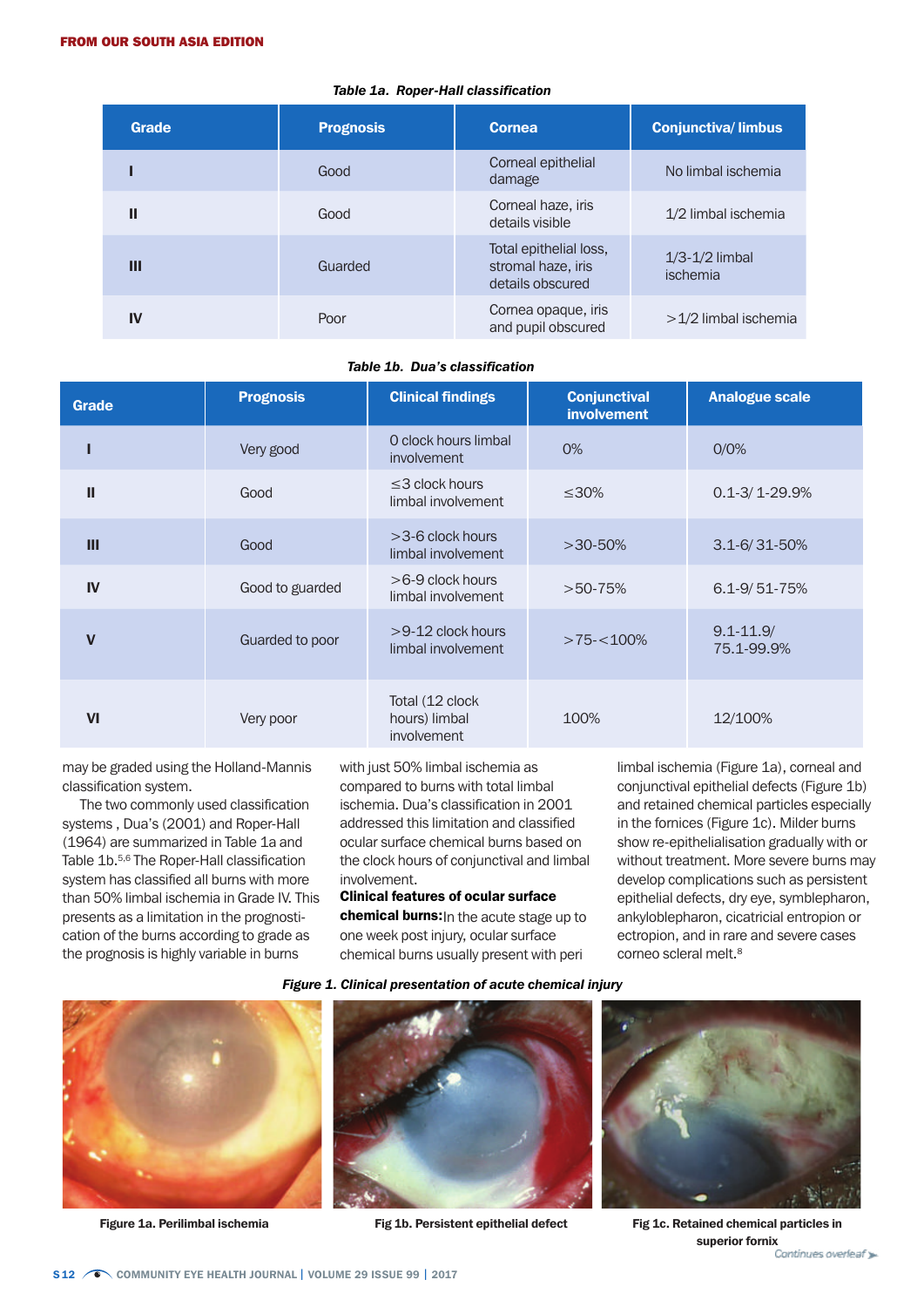Figure 2a. A pre-operative case of chronic chemical injury with total LSCD



Figure 2b. Clinical photograph of the same case two months post operative SLET

#### Management of ocular surface chemical

**burns:** Ocular surface chemical burn is a medical emergency. Immediate irrigation of the eye should be done with clean running water, ringer lactate or normal saline until the pH of the ocular surface is neutralized. This has to be meticulously done using double eversion of the eyelids.

Timely treatment should then be instituted. Medical treatment includes topical antibiotics, cycloplegics, topical steroids, topical sodium ascorbate 10%, topical sodium citrate 10%, oral doxycycline, oral ascorbate and tear substitutes.<sup>7</sup>

Amniotic membrane transplantation is beneficial in moderate to severe chemical burns. It promotes re-epithelialisation, decreases the incidence of symblepharon formation, and decreases inflammation.<sup>8</sup>

In chronic cases with already established limbal stem cell deficiency or symblepharon formation, ocular surface rehabilitation may be required with

symblepharon release with or without amniotic membrane transplantation. Limbal stem cell transplantation may be done using fellow eye limbal stem cells or cadaveric limbal stem cells. Simple limbal epithelial transplantation (SLET) has been done with favourable outcomes in such cases (Figure 2a and Figure 2b)

## Conjunctival laceration

Conjunctival laceration may occur following blunt or penetrating trauma. It presents with chemosis and subconjunctival hemorrhage. In such cases, it is important to rule out underlying scleral perforation. The fundus should be examined for any retinal tear or intraocular foreign body. An ultrasound may be done for the posterior segment evaluation. Such cases are managed with observation and topical antibiotics in mild cases and in large lacerations, surgical repair may be needed using 8-0 vicryl suture (Figure 3).

## Corneal perforation

Corneal lacerations and perforations represent approximately 1 in 10 of ocular traumatic injuries presenting in an emergency medical setting. There may be associated adnexal injuries, and /or scleral perforation. The major goals of management of a corneal perforation are to remove any contaminants in the wound area, repair the tear and maintain the water tight integrity of the globe. Corneal perforation may also be associated with a foreign body (Figure 4).

Partial thickness lacerations may heal on their own with time. Such cases may require patching in the immediate phase followed by topical antibiotics. Full thickness lacerations may be repaired using interrupted 10-0 monofilament nylon sutures. In case of associated scleral involvement, the scleral wound should also be sutured using 6-0 vicryl suture. In case



Figure 3. Conjunctival laceration with a wooden foreign body



Figure 4. Corneal perforation with a metallic foreign body



Figure 5. Medial eyelid laceration involving the canaliculus